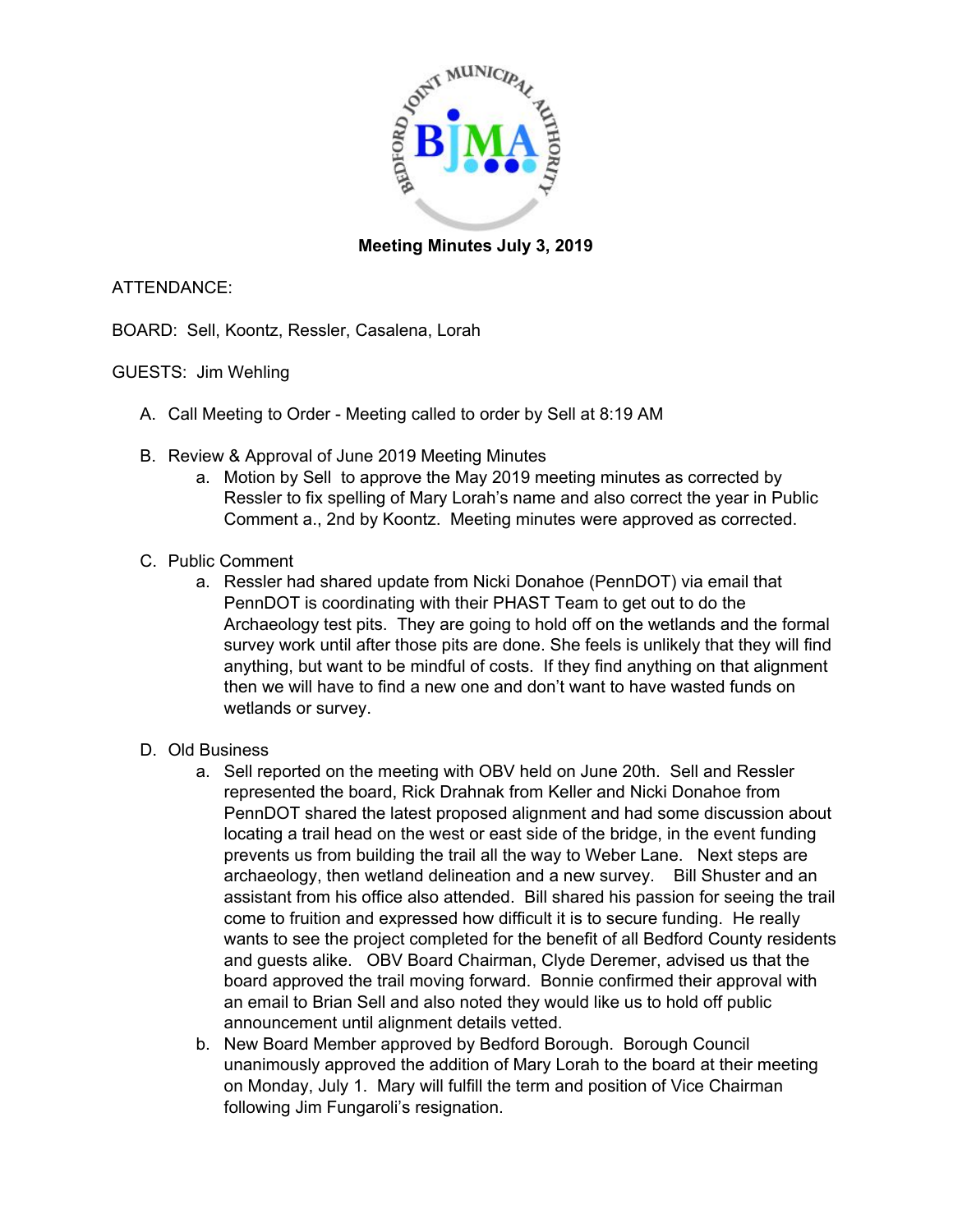- c. Northern Extension Easement Update Price property purchase by Wehling has been stalled for an issue regarding lien; Snyder working on Amick easement next;, Mearkle easement has been signed and sent on to Lender.
- d. New Logo/New Name Website/Social Media/Press Release Casalena reported she has been working with Keith Landis on the website. Keith working on revisions per comments from board members. Discussed various changes. Casalena to work with County Planning office to see if an updated map can be created including the trail heads and new logo; Wehling to reach out to someone with Rails to Trails regarding H&BT Trail map. Agreed to launch website once the additional updates are complete and prior to alignment being finalized at OBV.
- E. New Business
	- a. Memorandum of Understanding with OBV Ressler reached out to Snyder to draft a memorandum of understanding with OBV to document their approval of the trail project. Draft not yet received.
	- b. Boat Launch Wehling prepared a proposed draft timeline for the boat launch project. See attached. After continued discussion and review of sample photos, we discussed next steps to include Wehling contacting Jay Schreibman with DCNR regarding funding and support, and Casalena reaching out to Jim Bittner, who is a registered PE who may have interest/ideas/expertise about design to be ADA compliant and work with the proposed site specifics.
- F. Reports of Officers
	- Chairman -
	- Vice Chairman -
	- Secretary Meeting change was advertised in Gazette. Proof of publication received. Will send by-laws and updated board contact info to Lorah.
	- Treasurer Koontz presented Treasurer's Report. See Attached. Motion by Ressler to accept the Treasurer's Report and pay the bill to Bedford Gazette. 2nd by Sell. Motion carried. Treasurer will contact Somerset Trust to get Mary added to banking account. Treasurer will also provide sponsor listing to Casalena for use on new website.
	- Secretary-Treasurer

Motion by Sell to adjourn meeting at 9:30 am, 2nd by Koontz. Meeting adjourned.

Next Meeting will be August 9th @ 8:15 AM at Penn Square Center, 127 S. Juliana St., Bedford.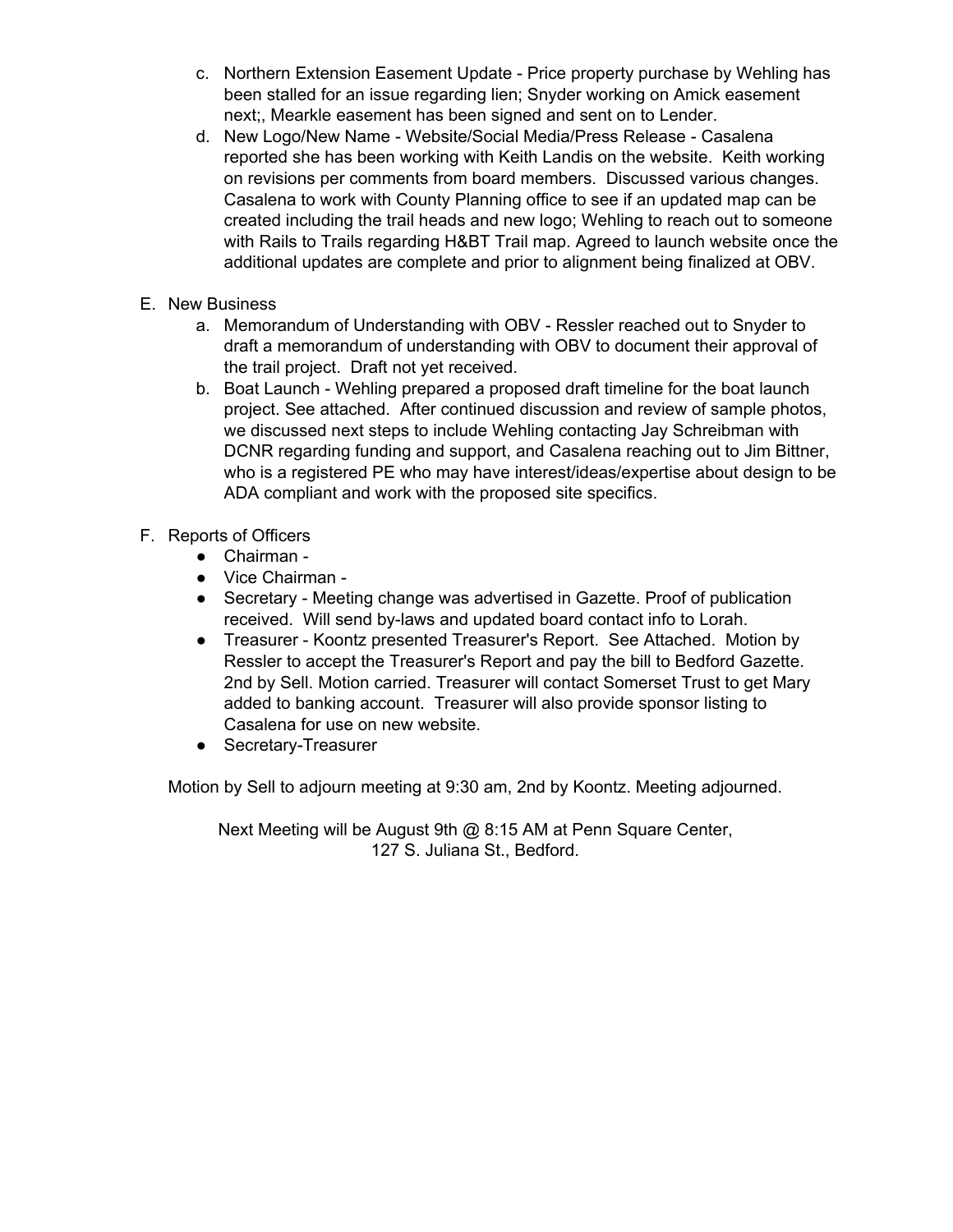Authority Members,

I put the attached together regarding a possible kayak/canoe launch on the Hometown Bank lot FYI.

The schedule is based on obtaining public funds. If there is a private funding option, the project could go faster, but I don't know what that would be.

The township office had blueprints of the Hometown Bank project on file. The info on this particular lot was shown on a larger blueprint in 2 different places. Thus I had to piece together what you see here from 2 photos I took on my phone. The middle doesn't match up very well, but it gives you a good idea of what is there and thus need to be avoided. The topo info is important. Shows a drop of 13' from top of bank to rivers edge (1045 to 1058 elevation). You can see where the sanitary sewer (SS) line is and the 4" lateral running to it.The map shows the stormwater retention area as well. N.I.C. means not in contract so not significant.

The lot is wider than I thought. 108' on the Pitt St. side and something less than that on the Raystown side.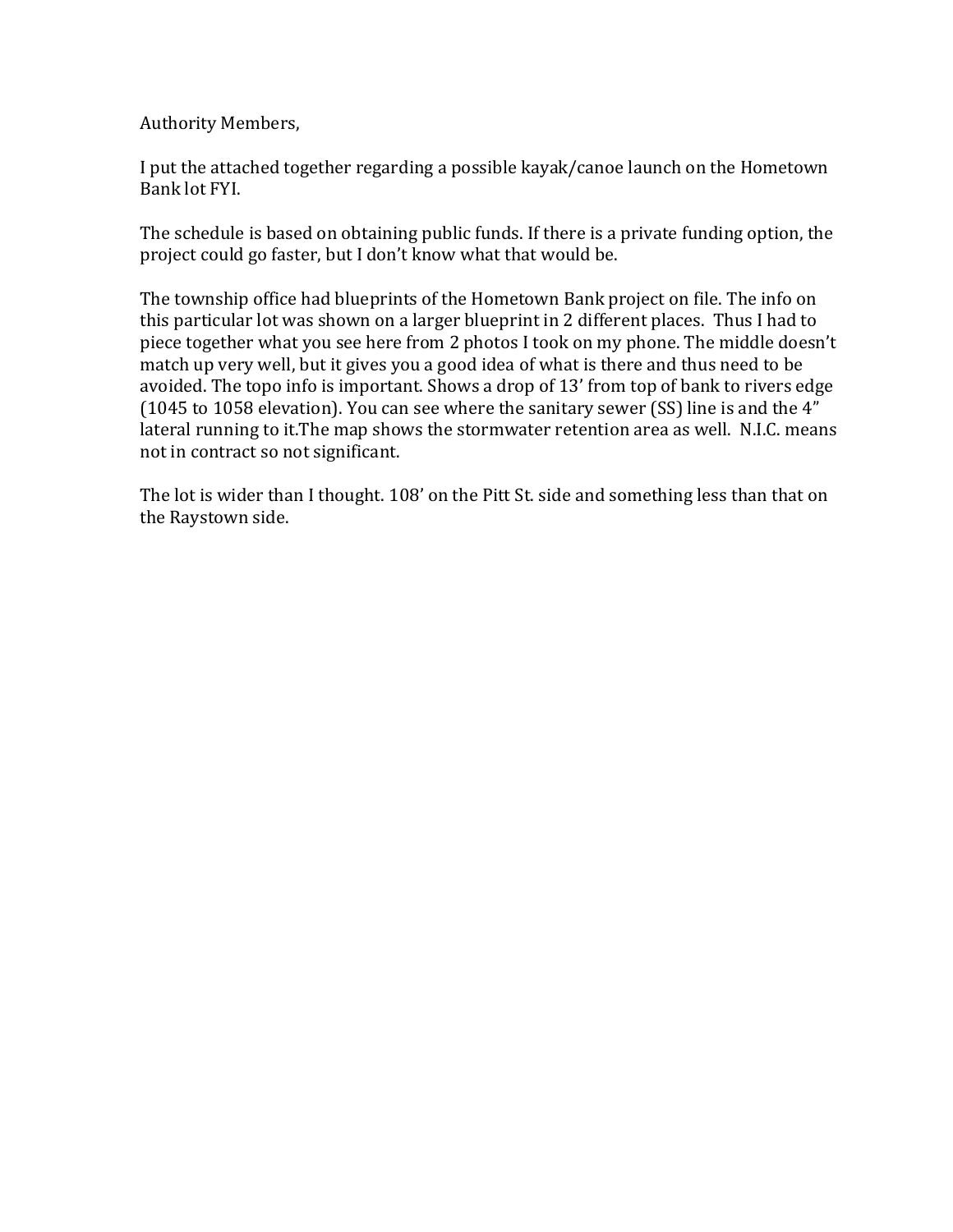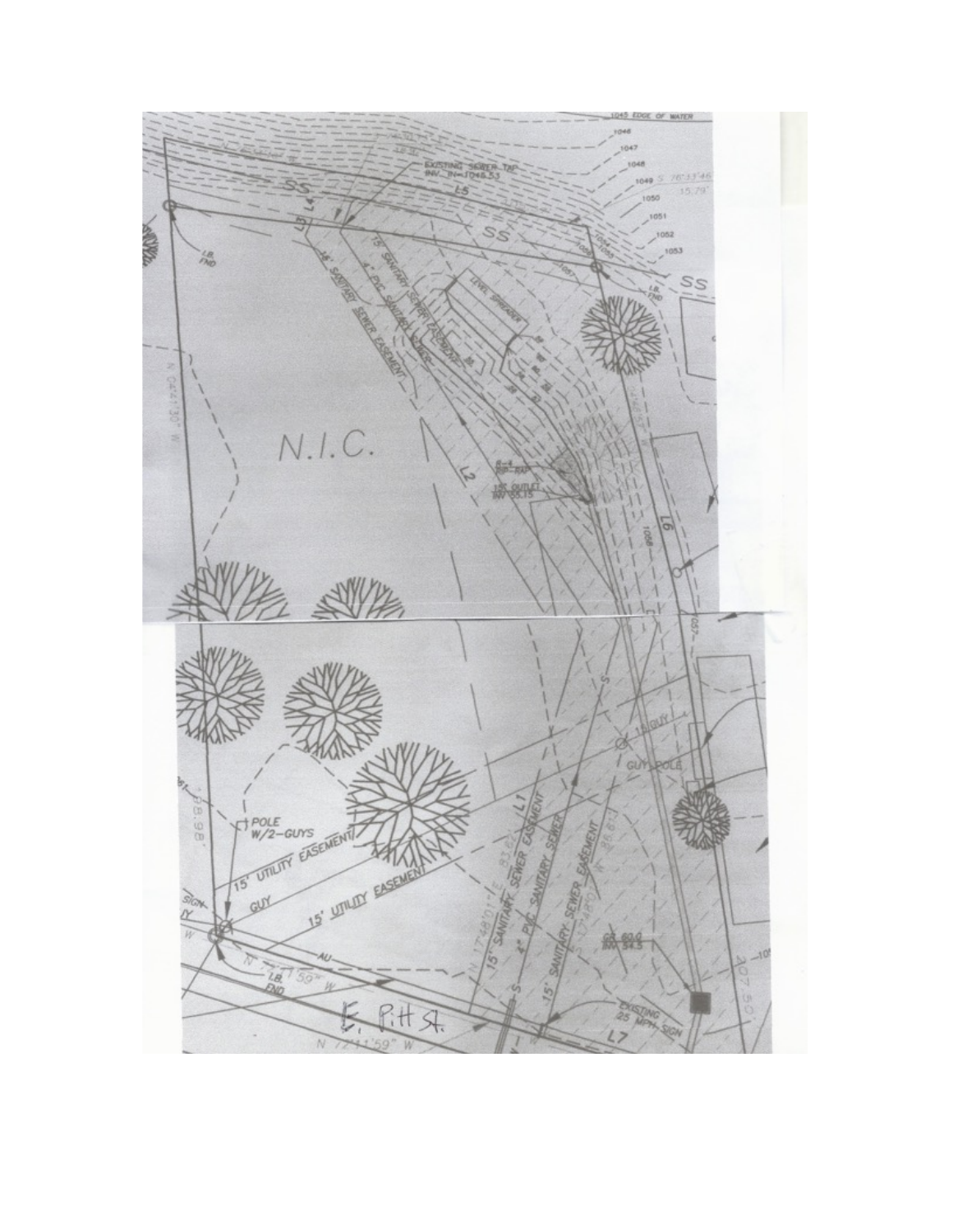Bedford Joint Municipal Authority Draft 6/17/19

# Proposed handicapped accessible kayak/canoe launch

Where? Across E. Pitt St. from Bedford Branch of Hometown Bank on a lot owned by Hometown Bank.

Who would own easement and maintain improvements? Bedford Joint Municipal Authority (owners and developers of the Bedford Heritage Trail).

What? Design and build a (1) handicapped accessible launch area at river's edge; (2) handicapped accessible ramp from the top of the bank to the Raystown Branch of the Juniata River; (3) kayak/canoe unloading area; (4) parking lot to accommodate approximately six vehicles.

Why? The PA DCNR designated Raystown Branch of the Juniata River Trail begins in Ft. Bedford Park, but is obstructed by a low head dam across the river, behind and slightly upstream from BB&T bank at 601 E. Pitt St. The Borough's municipal authority has blocked an unauthorized launch sight behind the King Buffet restaurant leaving no good alternatives for kayak/canoe launches.

When: Just beginning to explore the idea, but here is what a schedule might look like:

June and July 2019: Explore the concept with Hometown Bank and Bedford Township

August 2019 through February 2020: Raise match money for DCNR planning grant and complete draft easement agreement(s), pending final design.

March through April 15, 2020: Prepare and submit planning grant application for DCNR Community Connections Partnership Program (C2P2).

November 2020 through February 2021: Complete feasibility study, finalize easement, and complete detailed designed, permitting and construction cost estimate.

March through April 15, 2021: Prepare and submit construction grant application for DCNR Community Connections Partnership Program (C2P2).

May and June, 2021: Prepare and submit a Greenways, Trails and Recreation Program (GTRP) for construction funds for the project.

June to November 2021: BJMA to fund raising for matching state monies.

December 2021 to January 2022: Advertise project.

March through May, 2022: Construct project.